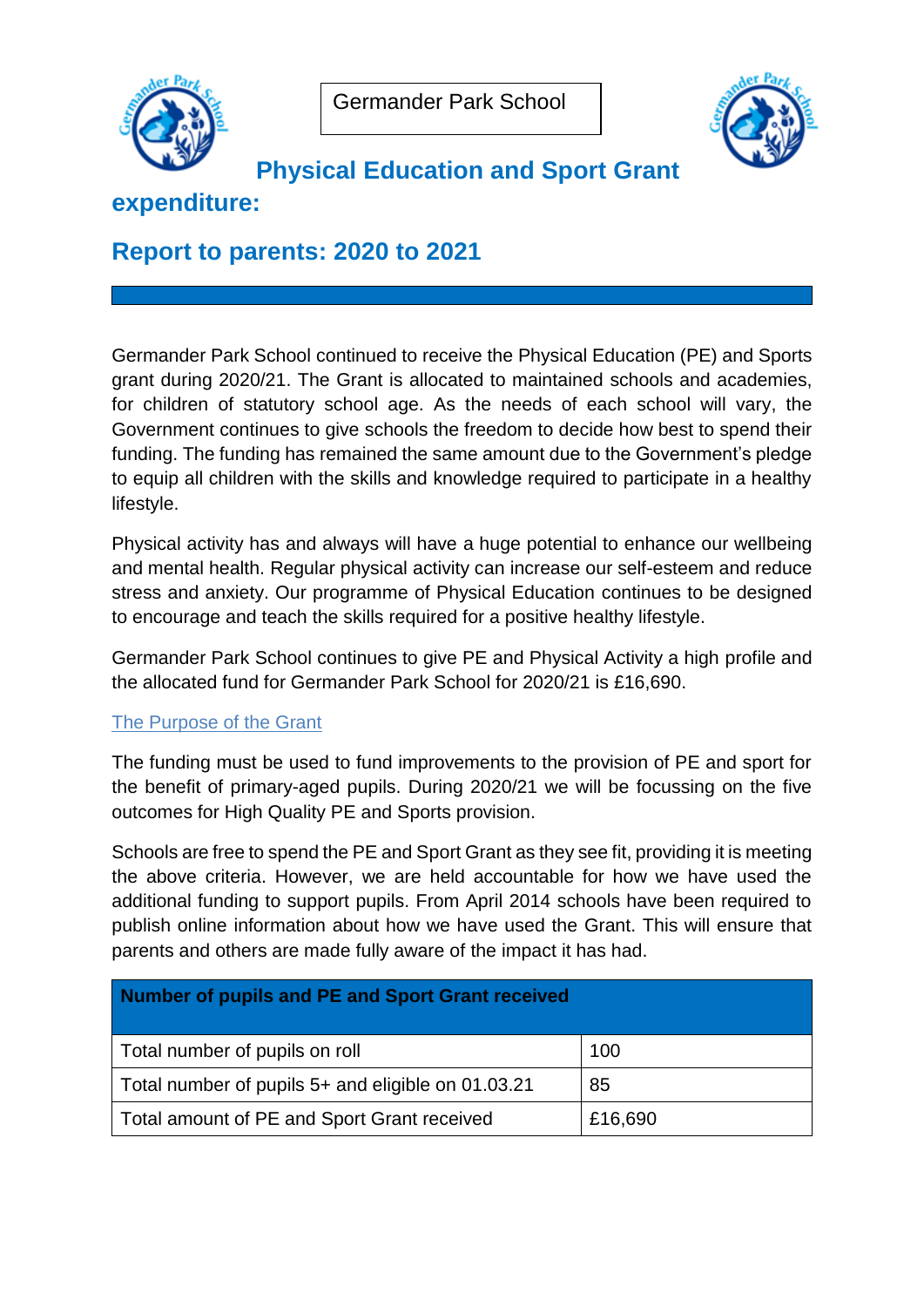#### **Nature of support 2020/21**

The funding received has been allocated in the following ways towards the five key outcomes:

- **1. The engagement of all pupils in regular physical activity – kickstarting healthy active lifestyles**
	- *Forest school resources, sessions and maintenance - £236*
- **2. The profile of PE and sport being raised across the school as a tool for whole school improvement** 
	- *Replacement of resources / new resources - £202*
- **3. Increased confidence, knowledge and skills of all staff in teaching PE and sport**
	- *CPD teaching sessions (Premier Sports) - £2350*
- **4. A broader range of sports and activities offered to all pupils**
	- *KS1 Yoga lessons - £1470*
	- *Gymnastics - £720*
- **5. Increased participation in competitive sport**
	- *Archery - £450*

*Total spent - £6642. Carry forward - £10,048*

## **Impact of PE and Sport spending 2020/21**

Every week, each pupil takes part in a High Quality PE sessions offered by either a sports coach or the class teacher. Teaching Assistants are used to support these sessions. The session taught by the sports coach also offers a CPD session for teaching staff.

**1.The engagement of all pupils in regular physical activity – kickstarting healthy active lifestyles**

- *After school clubs are always over-subscribed (when Covid allows)*
- *Skills learnt at clubs are demonstrated within PE sessions*
- *Targeted clubs have had a positive impact on children's play skills and team building capabilities*
- *Skills and games learnt at clubs are being played at lunchtime*

#### **2.The profile of PE and sport being raised across the school as a tool for whole school improvement**

- *The level of children whose whole body control, concentration and ability to follow complex instructions has increased*
- *New resources enable staff to provide high quality PE*
- *New resources support game play at lunch and break times*